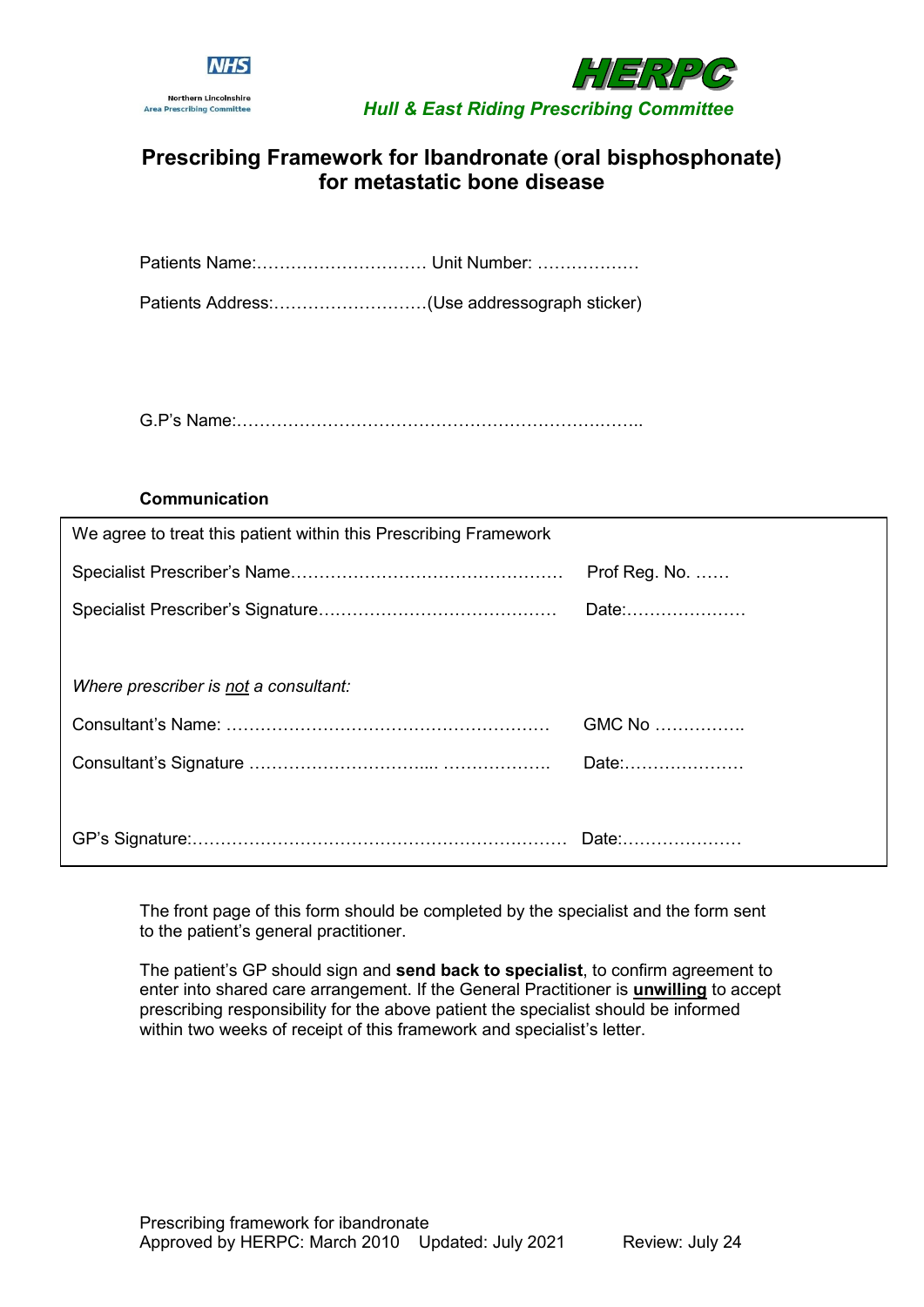



#### *Hull & East Riding Prescribing Committee*

#### **1. Background**

Metastatic bone disease is a common complication of breast cancer. Bisphosphonates act to reduce the osteoclast activity within bone and thus help prevent skeletal events. Intravenous bisphosphonates have been the standard of care for patients with metastatic bone disease. Ibandronate is a highly potent bisphosphonate, with an oral formulation available allowing self-administration at home.

This document should be read in conjunction with the guidance "Responsibility for prescribing between Primary & Secondary/Tertiary Care" [https://www.england.nhs.uk/wp-content/uploads/2018/03/responsibility-prescribing](https://www.england.nhs.uk/wp-content/uploads/2018/03/responsibility-prescribing-between-primary-secondary-care-v2.pdf)[between-primary-secondary-care-v2.pdf](https://www.england.nhs.uk/wp-content/uploads/2018/03/responsibility-prescribing-between-primary-secondary-care-v2.pdf)

#### **2. Indication**

Ibandronate is indicated for the prevention of skeletal events in patients with breast cancer and bone metastases.

#### **3. Dose**

The recommended dose is one 50mg film-coated tablet daily. Ibandronate tablets contain lactose and should not be administered to patients with lactose intolerance.

#### **Additional medication to be prescribed by the GP**

Calcium and Vitamin D supplementation may be required and will be initiated by the consultant. Evacal D3 or Calceos(or equivalent), One tablet Twice Daily is recommended

#### *Dose Adjustment*

- Elderly population ( $> 65$  years): No dose adjustment is necessary<sup>4</sup>
- Patients with hepatic impairment: No dose adjustment is required<sup>4</sup>
- Patients with renal impairment<sup>4</sup>
	- For patients with mild renal impairment (eGFR/CrCl ≥ 50 and < 80 mL/min), no dose adjustment is necessary
	- For patients with moderate renal impairment (eGFR/CrCl  $\geq$  30 and  $\leq$  50 mL/min) a dose adjustment to one 50mg tablet every second day is recommended

**NOTE:** Many laboratory results are expressed as eGFR. While it is likely that in many cases the eGFR and the CrCl will be very similar, beware that differences could occur in people at extremes of body size.

#### **4. Duration of treatment**

Until disease progression or unacceptable toxicity

#### **5. Adverse effects**

Oral bisphosphonates have been associated with:

- Dysphagia
- Oesophagitis
- Oesophageal or gastric ulcers.

*Osteonecrosis of the jaw (MHRA warning):*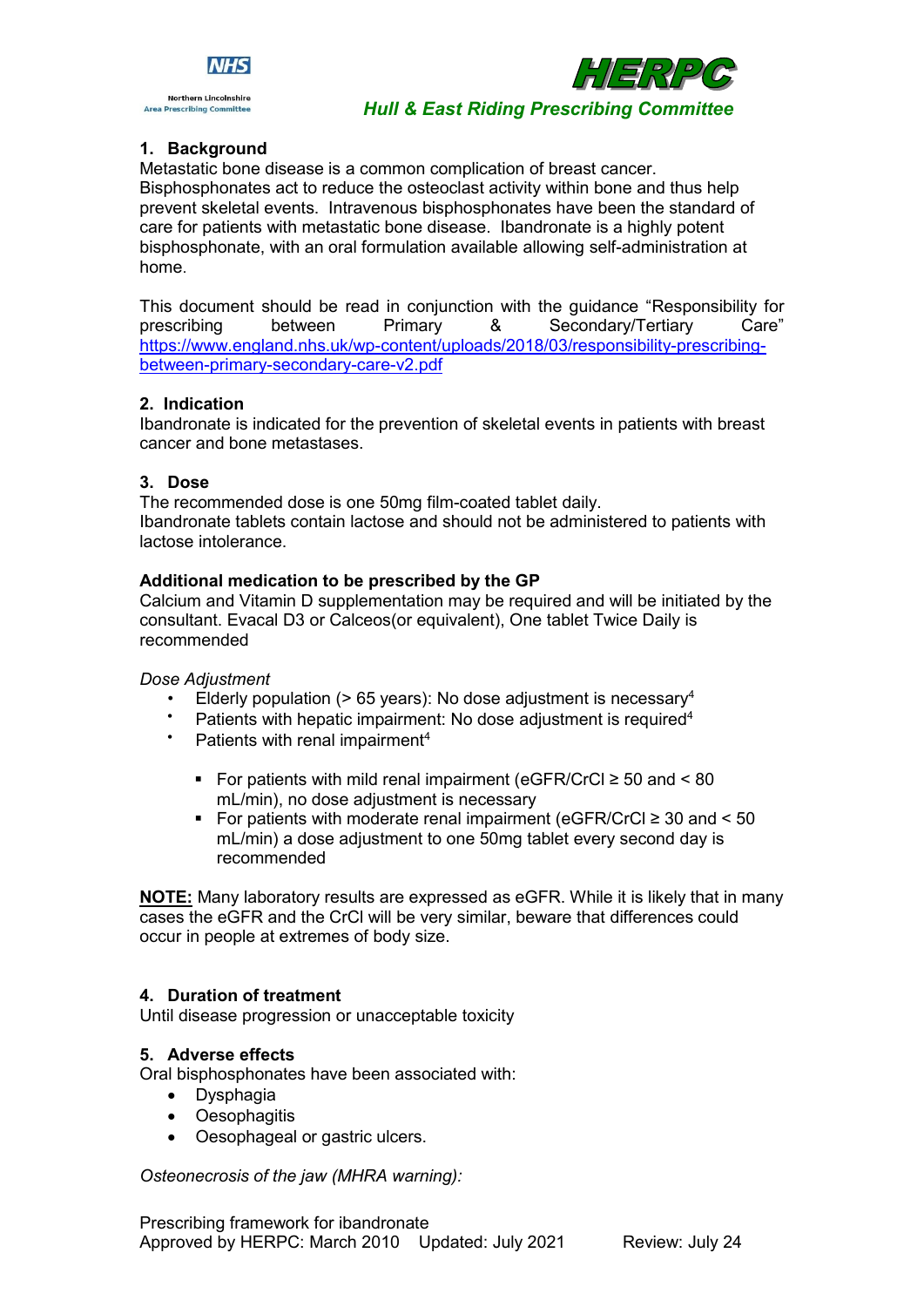





#### *Hull & East Riding Prescribing Committee*

- Patients should be advised to have a dental examination with appropriate preventative dentistry prior to treatment with bisphosphonates.
- During bisphosphonate treatment, patients should maintain good oral hygiene, receive routine dental check-ups, and report any oral symptoms such as dental mobility, pain, or swelling.

#### *Atypical femoral fractures (MHRA warning):*

- During bisphosphonate treatment, patients should be advised to report any thigh, hip, or groin pain.
- Any patient who presents with such symptoms should be evaluated for an incomplete femur fracture.

### *Oesophageal reactions (MHRA warning):*

- Patients should be advised to stop taking the tablets and to seek medical attention if they develop any symptoms of oesophageal irritation such as difficulty or pain upon swallowing, chest pain, or new or worsening heartburn.
- See above regarding importance of dosing instructions.

*Very rare reports of osteonecrosis of the external auditory canal (MHRA warning):*

- Patients should be advised to report any ear pain, discharge from the ear or an ear infection during bisphosphonate treatment.
- Review current medicines:
- Advise patient to stop any other bisphosphonate that they may be taking; for example: risedronate or alendronate.
- For patients taking a regular NSAID consider whether this can be discontinued.

*Contraindications:* Hypocalcaemia, inability to stand or sit upright for at least 60 minutes, abnormalities of the oesophagus which delay oesophageal emptying such as stricture or achalasia and hypersensitivity to the active substance or to any of the excipients (e.g. lactose intolerance).

#### **6. Interactions**

There are no significant drug interactions.

Products containing calcium and other multivalent cations (such as aluminium, magnesium, iron), including milk and food, are likely to interfere with absorption of ibandronic acid.

#### **7. Monitoring**

LFT's U&E's, creatinine, serum calcium, phosphate and magnesium, creatinine clearance every 3 months

#### **8. Information to patient**

Take tablet first thing in the morning after an overnight fast and before the first food or drink of the day and do not eat or take other medicines for 30minutes to 1 hour after taking the tablet.

− The tablet should be swallowed whole with a full glass of plain water while standing or sitting in an upright position.

− Patients should not lie down for 60 minutes after taking ibandronate.

− Patients should not chew or suck the tablet because of a potential for oropharyngeal ulceration.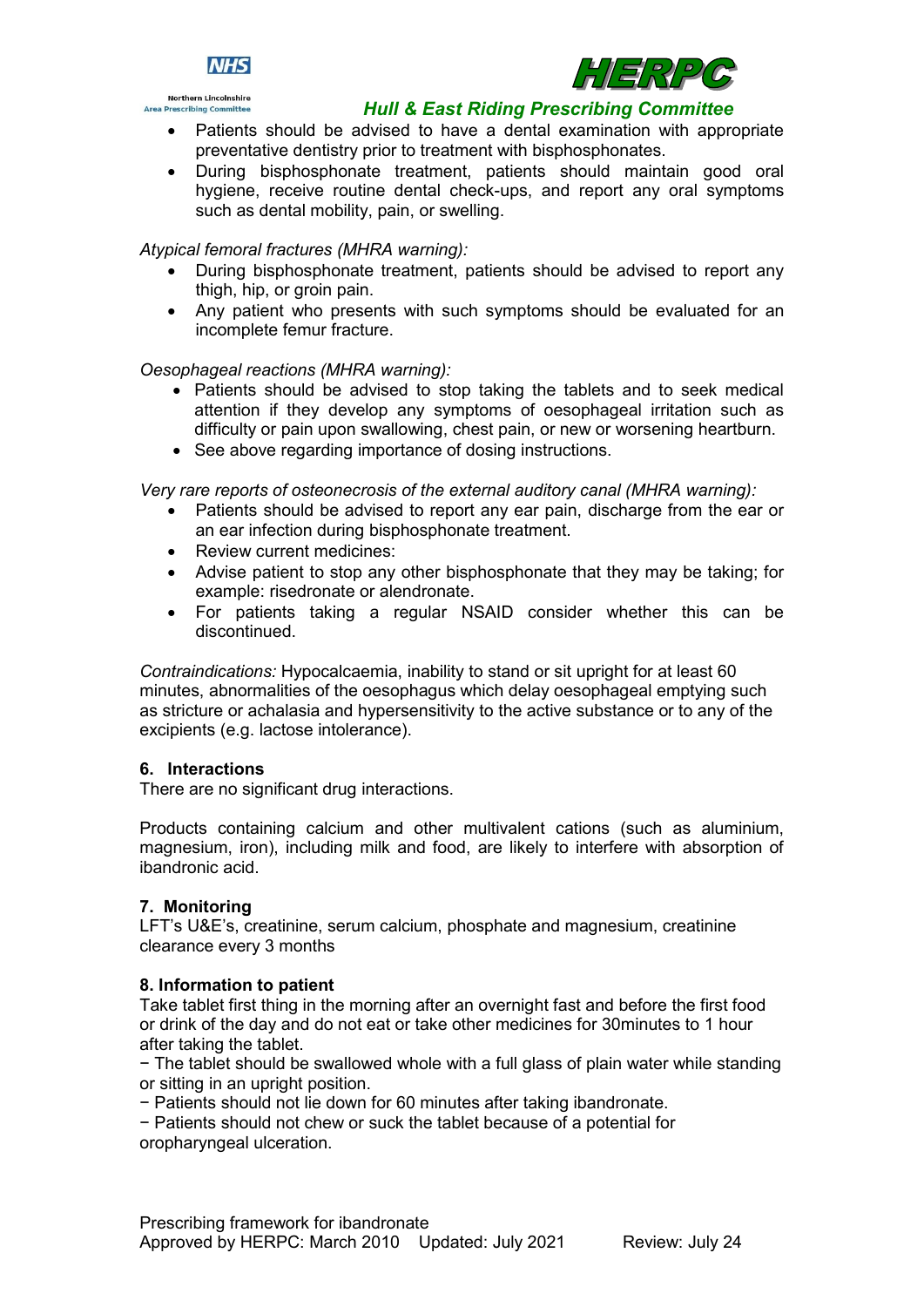





### *Hull & East Riding Prescribing Committee*

− Plain water is the only drink that should be taken with ibandronate. Please note that some mineral waters may have a higher concentration of calcium and therefore should not be used.

- Patients and carers should be advised to stop tablets and seek medical attention for symptoms of oesophageal irritation such as dysphagia, pain on swallowing, retrosternal pain, or heartburn.
- During treatment patients should maintain good oral hygiene, receive routine dental check-ups, and report any oral symptoms such as dental mobility, pain or swelling, non-healing sores or discharge to a doctor and dentist.
- Patients should be advised to report any ear pain, discharge from the ear or an ear infection during treatment with a bisphosphonate.
- Patients should be advised to report any thigh, hip, or groin pain during treatment with a bisphosphonate.
- Patients should be advised to contact their GP if they have any concerns with the medication.

| Stage of         | <b>Hospital Specialist</b>                                                                                                                                                                                                                                                                                                                                                                                                                                                                                                                              | <b>General Practitioner</b>                                                                                                                                                                                                                                                                                                                                                                                                                                                                                                                                                                                                                                                                                                                                                                 |
|------------------|---------------------------------------------------------------------------------------------------------------------------------------------------------------------------------------------------------------------------------------------------------------------------------------------------------------------------------------------------------------------------------------------------------------------------------------------------------------------------------------------------------------------------------------------------------|---------------------------------------------------------------------------------------------------------------------------------------------------------------------------------------------------------------------------------------------------------------------------------------------------------------------------------------------------------------------------------------------------------------------------------------------------------------------------------------------------------------------------------------------------------------------------------------------------------------------------------------------------------------------------------------------------------------------------------------------------------------------------------------------|
| <b>Treatment</b> |                                                                                                                                                                                                                                                                                                                                                                                                                                                                                                                                                         |                                                                                                                                                                                                                                                                                                                                                                                                                                                                                                                                                                                                                                                                                                                                                                                             |
| Initiation       | Assessing the patient and establishing a<br>need for bisphosphonate treatment.<br>Establishing that the patient has adequate<br>renal function (estimated creatinine<br>clearance greater than 30ml/min)<br>Ensuring that there are no contra-<br>indications to therapy with ibandronate.<br>Providing information for the patient,<br>including adverse effects, obtaining<br>consent and initiating treatment.<br>Contacting the GP to invite shared care for<br>the patient.<br>Stop any other bisphosphonates<br>Prescribe initial 28 days' supply |                                                                                                                                                                                                                                                                                                                                                                                                                                                                                                                                                                                                                                                                                                                                                                                             |
| Maintenance      | Assessing the continued appropriateness<br>for ibandronate on a 3 monthly basis.<br>Reviewing any concerns regarding<br>disease progression from the GP within 2<br>weeks.<br>Monitoring toxicity and reporting adverse<br>events<br>Ensuring that all other medical<br>professionals in the shared care team are<br>kept informed of any changes in the<br>patient's circumstances.                                                                                                                                                                    | Provision of general care and advice to the patient<br>and her family/carers.<br>Assessment of continued well being of the patient.<br>No routine monitoring of toxicity is required,<br>however referral to secondary care is necessary if<br>the patient presents with signs of hypo or<br>hypercalcemia, clinical deterioration or reduced<br>renal function:<br>If normal at baseline then reduction to<br>a)<br><50mL/min<br>If below normal at baseline and on<br>b)<br>appropriately modified dose (see page 2) then<br>reduction of >10mL/min form baseline (i.e. if drops<br>from 38 to 28mL/min).<br>Monitor LFT's U&E's, creatinine, serum calcium,<br>phosphate and magnesium, creatinine clearance<br>every three months.<br>Monitoring toxicity and reporting adverse events. |

# **9. Responsibilities of clinicians involved**